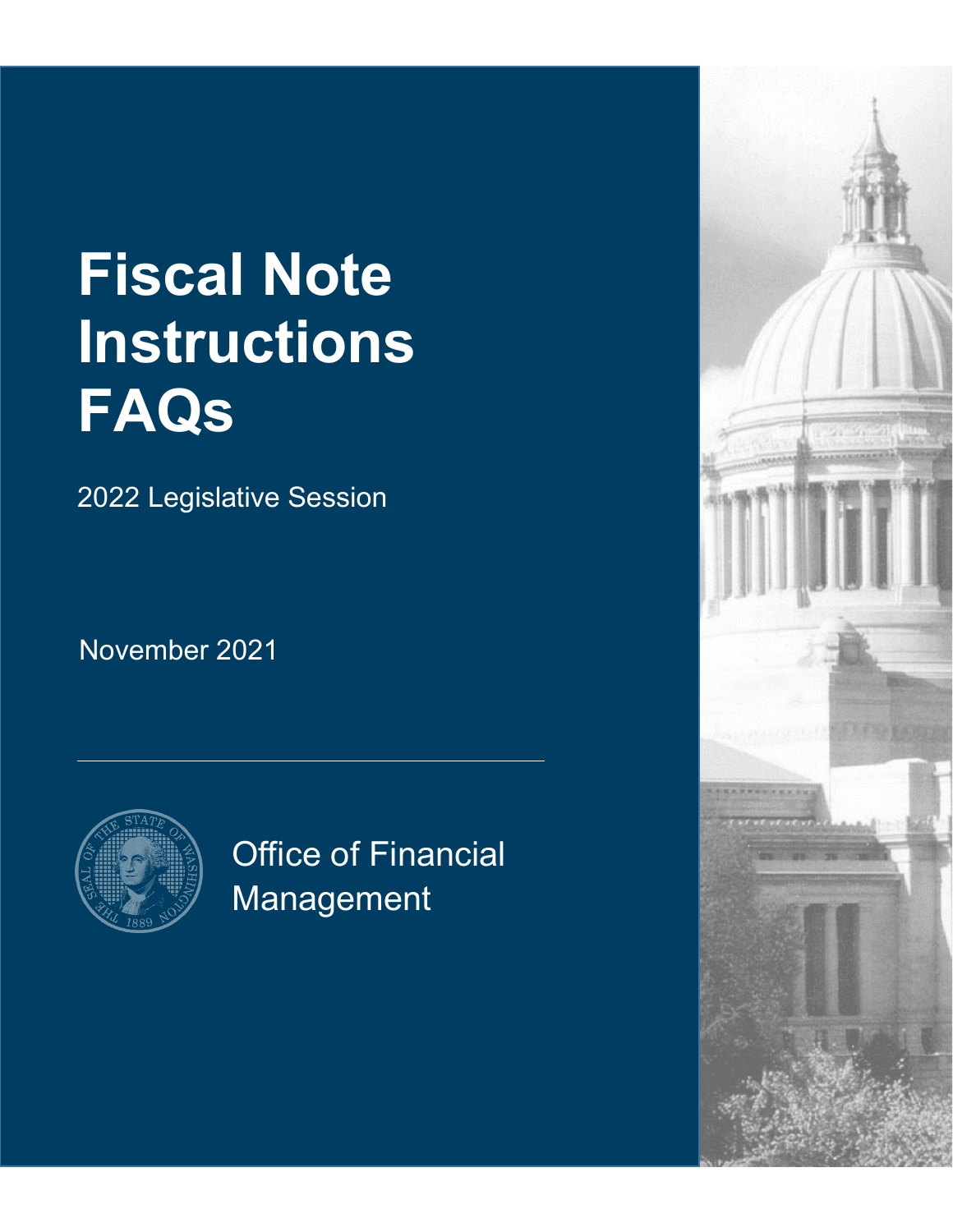# **Contents**

| How do I address the fiscal impact of a bill containing an appropriation from General Fund-State (GF-S) to a |  |
|--------------------------------------------------------------------------------------------------------------|--|
|                                                                                                              |  |
|                                                                                                              |  |
|                                                                                                              |  |
|                                                                                                              |  |
|                                                                                                              |  |
|                                                                                                              |  |
|                                                                                                              |  |
|                                                                                                              |  |
|                                                                                                              |  |
|                                                                                                              |  |
|                                                                                                              |  |
|                                                                                                              |  |
|                                                                                                              |  |
|                                                                                                              |  |
|                                                                                                              |  |
|                                                                                                              |  |
|                                                                                                              |  |
|                                                                                                              |  |
|                                                                                                              |  |
|                                                                                                              |  |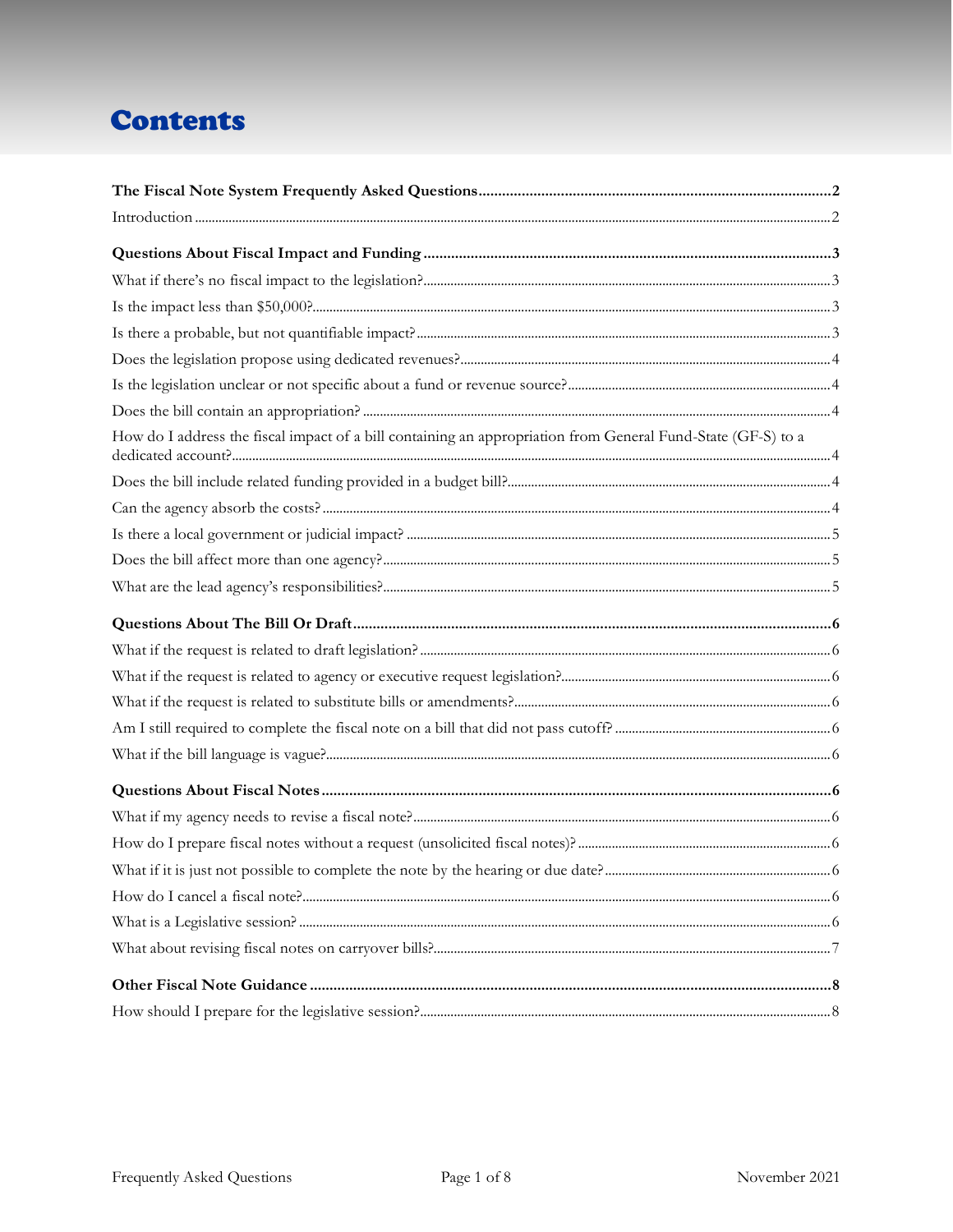# <span id="page-2-0"></span>Fiscal Note System Frequently Asked Questions

# Introduction

<span id="page-2-1"></span>The Fiscal Note System Frequently Asked Questions (FAQ) provides you the most commonly asked questions regarding usage of the Fiscal Notes System (FNS) and the associated business processes.

If you need technical assistance using the FNS, contact the [WaTech Support](mailto:support@WaTech.wa.gov) Center at 855-WaTech1 or 360-586-1000.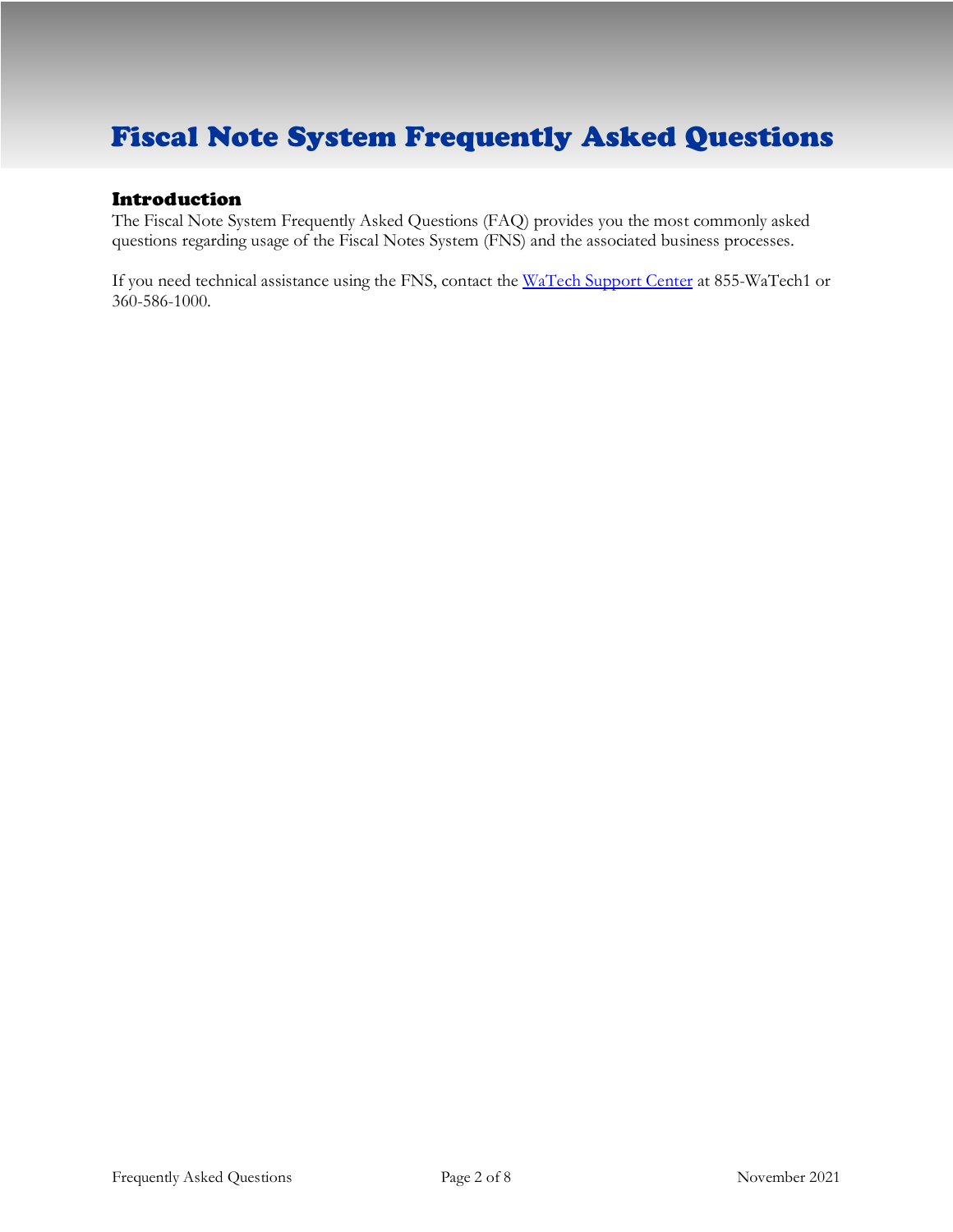# <span id="page-3-1"></span><span id="page-3-0"></span>Questions About Fiscal Impact and Funding

## *What if there's no fiscal impact to the legislation?*

If the proposed legislation has no fiscal impact, select **No Fiscal Impact** (found on the **Summary** tab in FNS). Provide a brief explanation of this assumption in the brief description narrative box.

The Office of Financial Management (OFM) will not withdraw a request unless asked to do so by the original legislative requester. You should complete and submit an appropriate fiscal note unless the request is withdrawn. If there is no fiscal impact, select **No Fiscal Impact.**

#### <span id="page-3-2"></span>*Is the impact less than \$50,000?*

If the proposed legislation has a fiscal impact less than \$50,000 each fiscal year, choose the appropriate selection on the **Summary** tab and complete these tabs:

- **Cash Receipts**
- **FTEs**
- **Operating**
- **Capital** or **New Rules**, if applicable

If the impact is less than \$50,000, agencies are not required to complete the **Estimated Cash Receipts**, **Cash Receipt Impact** narrative, or the **Estimated Operating Budget Expenditures By Object** or **By Program**.

#### <span id="page-3-3"></span>*Is there a probable, but not quantifiable impact?*

Identify assumptions and estimate costs even when uncertainty exists. Occasionally, no data exists to support a reasonable set of assumptions. Should this occur, describe the cash receipt or expenditure impact as **Indeterminate**. Before doing so, you should attempt to obtain the information necessary to develop estimates or call the legislative contact person.

If still unable to obtain sufficient information to prepare a valid fiscal note, select **Indeterminate cash receipt impact** and/or **Indeterminate expenditure impact**, and select a fiscal impact level of either **…less than \$50,000…** or **…\$50,000 or greater…**

The system will not release the note to OFM unless you select one of these choices.

Use the narrative areas in these sections to specify the factors that prevent estimating a fiscal impact, making every effort to provide information or scenarios that will help the reader appreciate the factors that make it difficult to develop a reliable estimate.

If estimates are uncertain, you can identify a range of possible cash receipts or expenditures in the narrative sections of the fiscal note to clarify this determination. However, you must select the single fiscal estimate that reflects the most likely assumptions and scenario, and enter this information in the financial detail portions of the fiscal note.

If no one scenario is likely to occur, pick the middle of the range and enter the information in the financial portions of the fiscal note.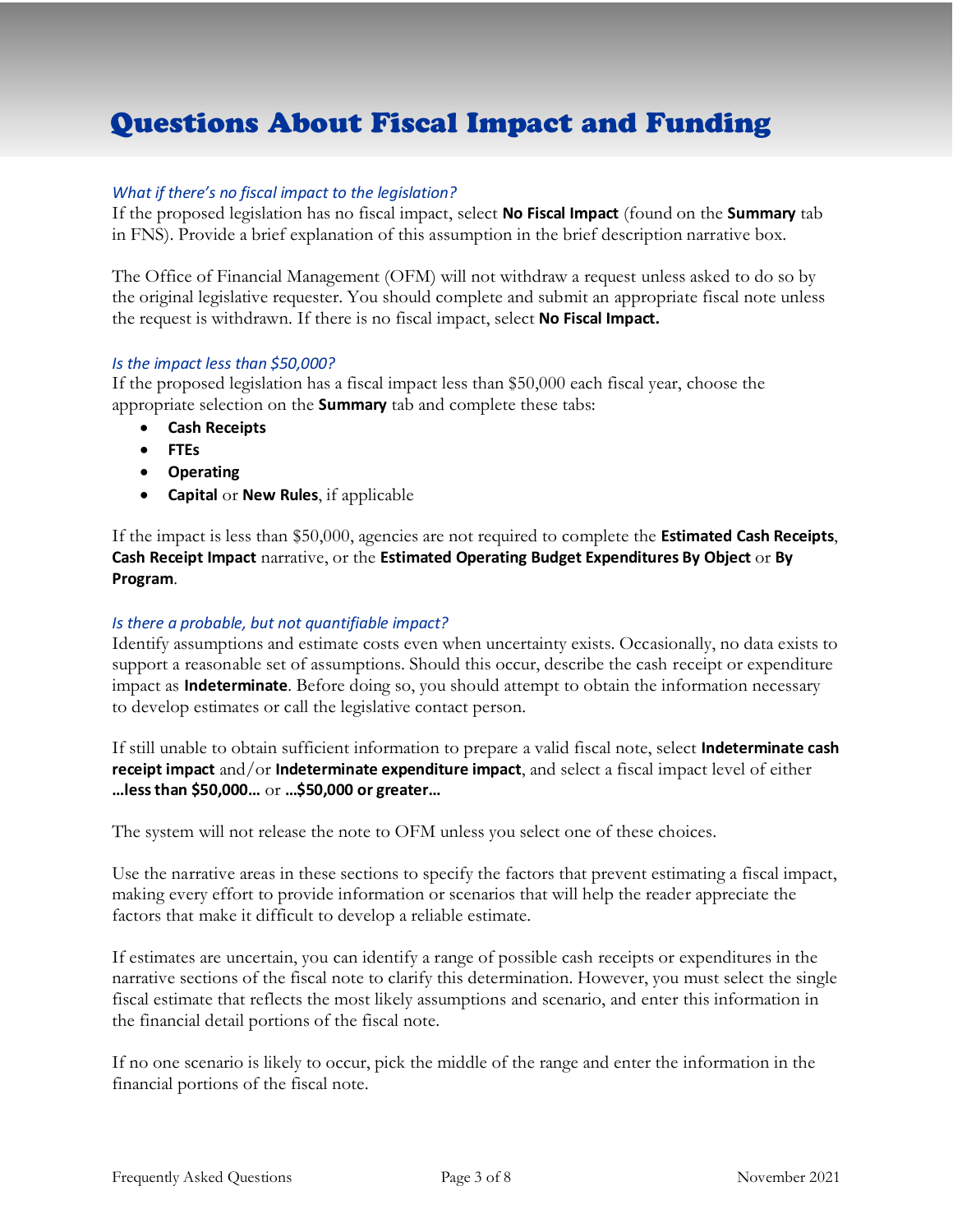#### <span id="page-4-0"></span>*Does the legislation propose using dedicated revenues?*

Frequently, the legislation proposes using funding from a continuing or special source of revenue. Fiscal notes should indicate the fiscal impact on any public fund, including current or proposed dedicated fund sources.

#### <span id="page-4-1"></span>*Is the legislation unclear or not specific about a fund or revenue source?*

If the legislation does not specify a funding source but the services provided are an extension of, or clearly related to, an agency's existing activities and accounts, then use the appropriate accounts that fund the existing activity.

If the legislation creates a new account but does not identify a source of revenue and creates a new program that requires your agency to provide a service but does not identify a source of funding, you should show expenditures from the new account. The cash receipt narrative of the fiscal note should indicate that there is no identified source of revenue to place into the newly created account.

#### <span id="page-4-2"></span>*Does the bill contain an appropriation?*

If you receive a fiscal note request on a bill containing an appropriation, estimate cash receipts and expenditures without regard to the amount of the appropriation. Reference the appropriation in the narrative section of the fiscal note, but do not include it in the financial detail portions of the note.

## <span id="page-4-3"></span>*How do I address the fiscal impact of a bill containing an appropriation from General Fund-State (GF-S) to a dedicated account?*

Some bills contain an appropriation from GF-S for deposit into a dedicated account.

*Example: A bill requires Agency A to do something new with funding from a dedicated account. The bill also contains an appropriation from GF-S for deposit into the dedicated account administered by Agency B.*

- *Agency A fiscal note shows the estimated expenditures to implement the new activity from the dedicated account.*
- *Agency B fiscal note, the agency administering the dedicated account, should identify on its fiscal note the source of the revenue. In this case, that source is GF-S, and Agency B would show a GF-S expenditure estimate for the revenue needed in the dedicated account. Agency B would also show the revenue in the same amount in the dedicated account.*

If an agency is tasked with the new activity and administers the dedicated account, that fiscal note would show all steps above. In this case, the fiscal note would show what seems like a double-count of expenditures.

## <span id="page-4-4"></span>*Does the bill include related funding provided in a budget bill?*

If you receive a fiscal note request on a bill that has funding included in a budget bill, estimate cash receipts and expenditures without regard to the amount of funding provided in the bill. Reference the amount that the bill includes in the narrative section of the fiscal note, but do not include it in the financial detail portions.

#### <span id="page-4-5"></span>*Can the agency absorb the costs?*

If your agency can absorb the workload and associated costs resulting from the legislation, identify all incremental costs and workload in the **Operating** and **FTEs** tabs of the fiscal note. If your agency expresses a willingness to absorb costs assumed in the bill, include an explanation of programs or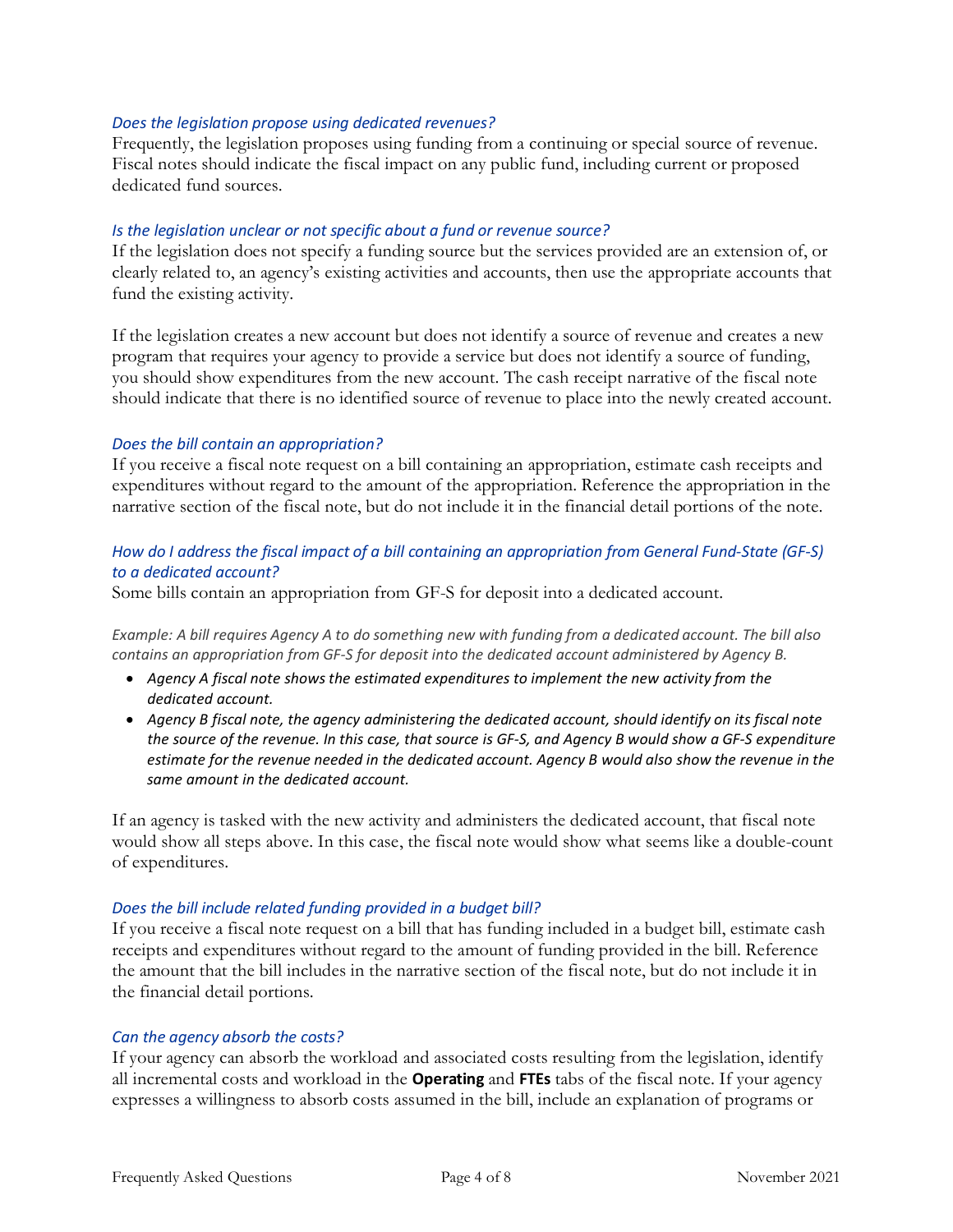activities that would displace by absorbing new costs or workload. Agencies should exercise caution when determining what workload and costs can be absorbed.

## <span id="page-5-0"></span>*Is there a local government or judicial impact?*

In some cases, legislation may affect local government and/or the courts. Agencies are not required to estimate these impacts. When possible, agencies should identify the local government or courts affected and share this information with the Department of Commerce (local government fiscal notes), or with the Administrative Office of the Courts (judicial fiscal notes).

## <span id="page-5-1"></span>*Does the bill affect more than one agency?*

When a bill affects more than one agency, OFM will request each agency to prepare a fiscal note that details the fiscal impact on its own operations (unless otherwise instructed). In order to present a comprehensive picture of the legislation's fiscal impact, the system sends completed notes to the Legislature as one package. OFM prepares a summary fiscal note identifying the cash receipt, FTE, operating, and/or capital expenditures impact to each agency affected by the legislation. The local government and judicial impacts are also included, when applicable.

## <span id="page-5-2"></span>*What are the lead agency's responsibilities?*

The lead agency develops a set of assumptions all agencies in a multi-agency fiscal note must follow. Examples of assumptions include caseload, duration of impact and effect of bill language. OFM assigns the agency most affected by the legislation as the lead agency. The lead agency is responsible for coordinating the shared assumptions that form the basis of fiscal notes written by the various agencies.

OFM encourages lead agencies to record their assumptions on the **Request** tab in FNS as soon as possible to benefit other agencies also working on notes. Agencies must communicate with each other to avoid conflicting assumptions, double counting or omissions.

It is important for agencies to share assumptions. The following problems can occur when agencies do not share an assumption:

- Overlapping fiscal information caused by more than one agency reporting the same revenues or expenditures
- Missing costs for a new commission or advisory council created with the legislation
- Different workload numbers used by agencies affected by the bill
- Conflicting assumptions on staffing, rates or revenues

Any conflicting assumptions among individual fiscal notes will delay OFM distributing the final package to the Legislature. Late submittals from one or more of the contributing agencies also cause delays.

<span id="page-5-3"></span>If you know of other agencies affected by the legislation that have not been asked to prepare a fiscal note, please contact [OFM Budget Operations](mailto::Budget.Operations@ofm.wa.gov) to avoid delays in contacting these other agencies.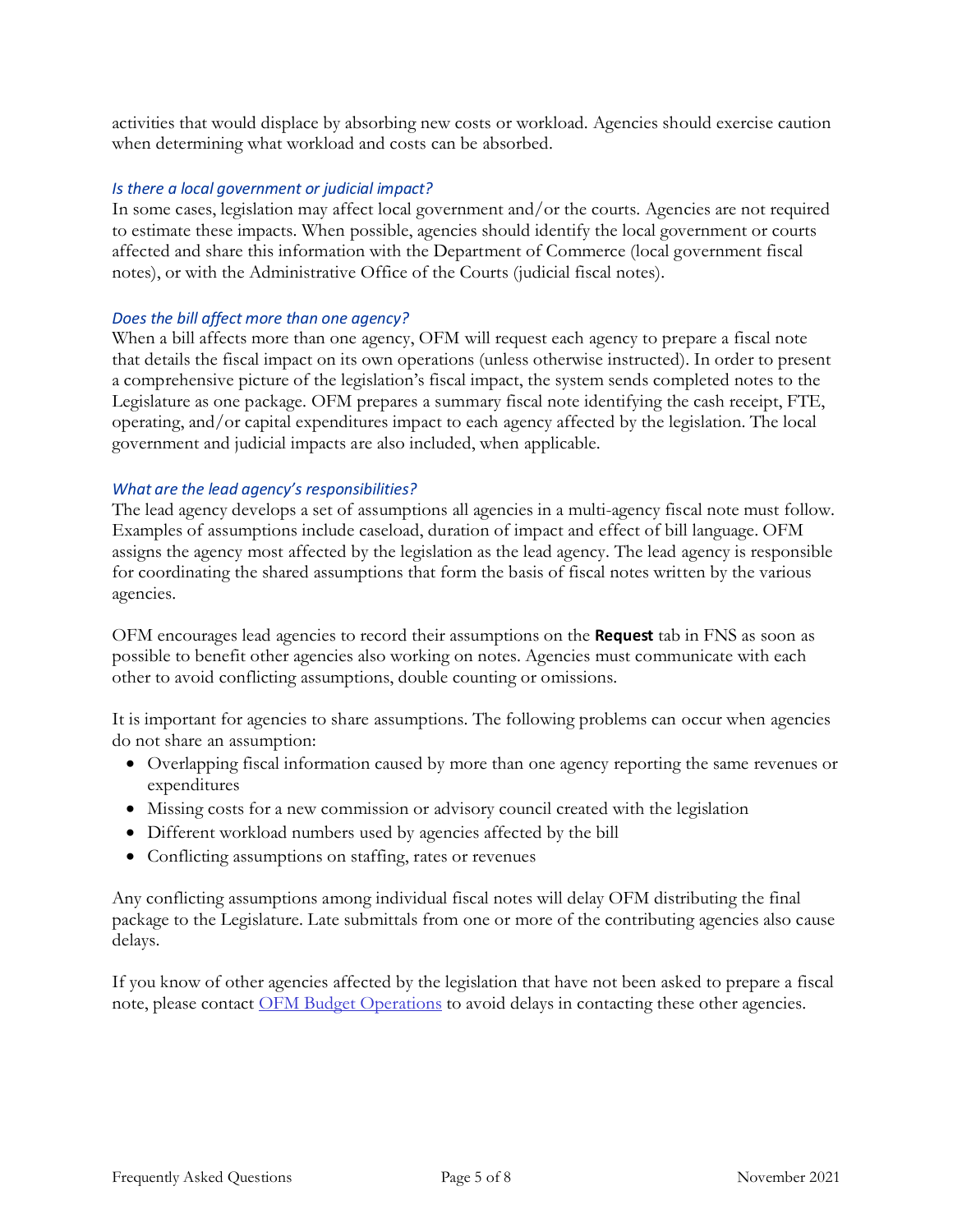# <span id="page-6-1"></span><span id="page-6-0"></span>Questions About Fiscal Notes

## <span id="page-6-2"></span>*What if my agency needs to revise a fiscal note?*

The OFM budget analyst may request that an agency revise its fiscal note before OFM approval. In this case, the agency should revise the fiscal note, check the **Revised** box found on the **Summary** tab in FNS, and retransmit the note to OFM. Once your agency releases a fiscal note to OFM, it can no longer modify that version of the note; you must create a new version.

## <span id="page-6-3"></span>*How do I prepare fiscal notes without a request (unsolicited fiscal notes)?*

Prior to the legislative session, your agency should prepare fiscal impact statements for agency request legislation that has a fiscal impact or that may create a fiscal impact for other agencies. During this time (prior to the legislative session), there are no restrictions in the system that would prevent your agency from preparing a fiscal note.

During the legislative session, FNS will not allow agencies to prepare an unsolicited fiscal note. An agency may only prepare a note if OFM adds it to a request. If you are aware of an introduced bill that has a fiscal impact on your agency, but you have not received a fiscal note request for the bill, you must use the **Email OFM for an Unsolicited Fiscal Note Request** feature in FNS to request that OFM add your agency to the request. You should limit unsolicited fiscal note requests to bills with significant fiscal impact scheduled for a public hearing. If your agency identifies a bill the Legislature passed that has a fiscal impact on your agency, it can be helpful to prepare an unsolicited fiscal note. This will assist OFM staff during the review of enrolled bills. Use the **Email OFM for an Unsolicited Fiscal Note Request** feature to have your agency added to an existing request.

## <span id="page-6-4"></span>*What if it is just not possible to complete the note by the hearing or due date?*

A fiscal note is most valuable when it is available in time for the legislative hearing on the underlying bill. Sometimes a bill is so lengthy or detailed that an agency cannot provide reasonable estimates in the allotted time. If you are unable to prepare a fiscal note by the bill's hearing date, please contact legislative staff directly. Indicate why you need additional time and when you will submit the completed fiscal note. Also notify your assigned OFM budget analyst.

## <span id="page-6-5"></span>*How do I cancel a fiscal note?*

Only the fiscal note requester can cancel a request. Requests remain in effect until all co-requesters cancel their requests. When a requester cancels a fiscal note, FNS sends an email to the agency. The request remains listed on the **Console** screen, but the system lists the status as **Canceled**.

#### <span id="page-6-6"></span>*What is a legislative session?*

The Legislature convenes in regular session the second Monday of each January. The state Constitution provides for one 105-day regular session during odd-numbered years (January through mid-April) and one 60-day regular session during even-numbered years (January through mid-March) each biennium.

A Legislature spans two years, one long session and one short session. Legislators introduce bills during each session. Bill numbering starts in the long session and continues through the following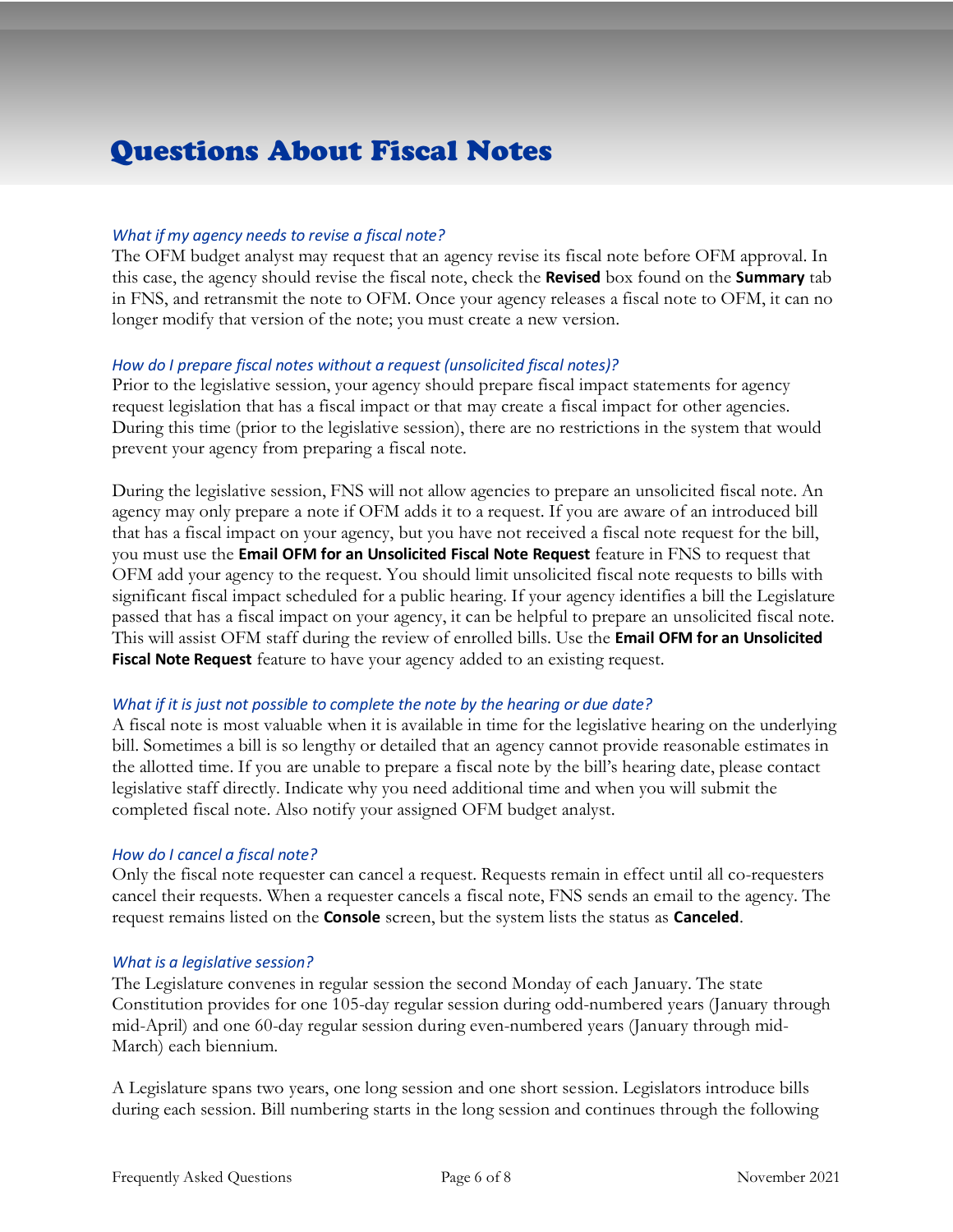short session. Bills not enacted in the longer, odd-year session carry over to the shorter, even-year session. Bills that carry over revert to the furthest process point in their house of origin.

## <span id="page-7-0"></span>*What about revising fiscal notes on carryover bills?*

<span id="page-7-1"></span>If a bill is introduced in a long session (odd-numbered year), but not enacted, the bill carries over and is "alive" in the short session the following year. Revenues and expenditures appearing in the first fiscal year (the year of the long session) would no longer apply, requiring a revision of the fiscal note. Agencies should wait for an official request and not automatically revise fiscal notes on carryover bills.